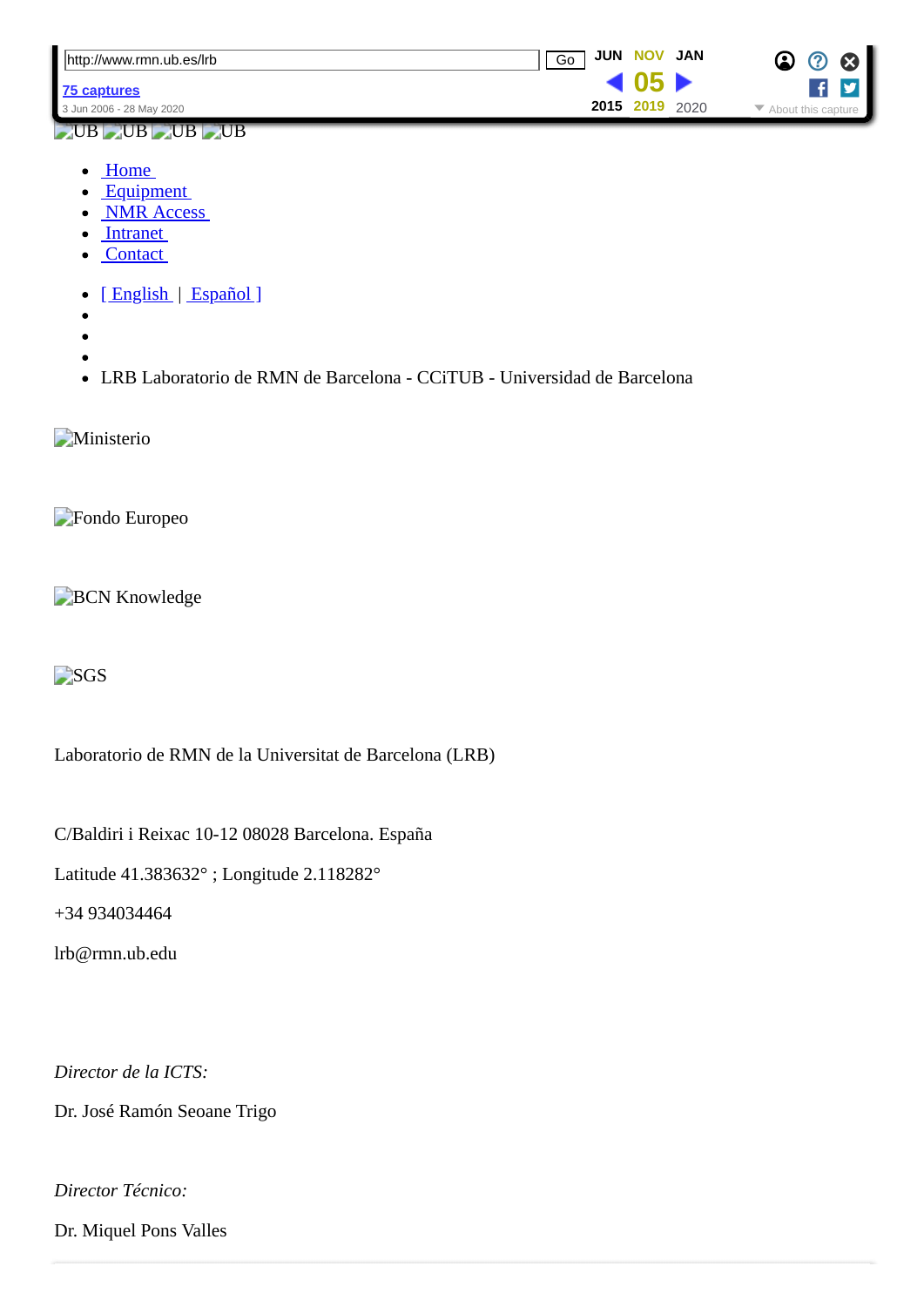| http://www.rmn.ub.es/lrb | <b>JUN NOV</b><br>Go | JAN  | 3 |
|--------------------------|----------------------|------|---|
| 75 captures              |                      |      |   |
| 3 Jun 2006 - 28 May 2020 | 2015 2019            | 2020 |   |

## **Barcelona University NMR laboratory LRB**



The LRB is part of **Scientific and Technologic Centers of the University of** Barcelona (CCiTUB) and is formed by high field NMR instruments and scientific and technical staff of support. Since 2000 it is located in a 722 m2 space in the **[Barcelona Science Park](https://web.archive.org/web/20191105091112/http://www.pcb.ub.edu/)** Cluster building, specially designed to house high field NMR spectrometers. Currently the LRB offers access to an 800 MHz, two 600 MHz and three 500 MHz NMR instruments as well as to a Dynamic Nuclear Polarization (DNP) instrument attached to one of the 500 MHz espectrometers. The 800 MHz and one of the 600 MHz instruments are equipped with cryoprobes. One of the 500 MHz NMR espectrometer is equipped with a HRMAS probe specially adapted to study biological tissues or gel phase samples. The 800 MHz and Dynamic Nuclear Polarization instruments and the specially designed low magnetizable and highly stable laboratory environment are the main singularities of the facility. The availability of a range of instruments of different fields in the same location offers additional capabilities.

Its location at the PCB building offers an exceptionally rich scientific environment, especially concerning to Pharmaceutical industry and Biomedical research. The Barcelona Portal of Knowledge is a 227 Ha area housing the campus of two universities, 13 research institutes and two technology parks housing 80 companies.

The facility is strongly linked to internationally recognized NMR group that ensure that the facility remains at the leading edge of the technique and is available to offer advice to non-expert users. A team of specialists as the dedicated staff of the facility that takes care of the instruments and promoting education in the area of NMR. The facility personnel guides the users according to their need, ranging from experts wishing to implement new experiments to non-expert users requiring help in experimental design and interpretation to take full advantage of the NMR facilities.

Typical users come from a wide diversity of areas, including:

- Biomolecule structure.
- Interactions (Pharmaceutical research).
- Functional Biology.
- Drug delivery.
- Structural identification In Organic and Inorganic Chemistry.
- Food Science and Technology.
- New methodologies: NMR applications development.

## **Goals**

Make widely available enabling NMR technology for structural research in the interface between chemistry and biology by providing state of the art instrumentation and expertise.

Provide researchers from centers of public and private research, access to benefits and more advanced techniques in the field of NMR, not only in the instrumental aspects, but also in the field of training and scientific collaboration.